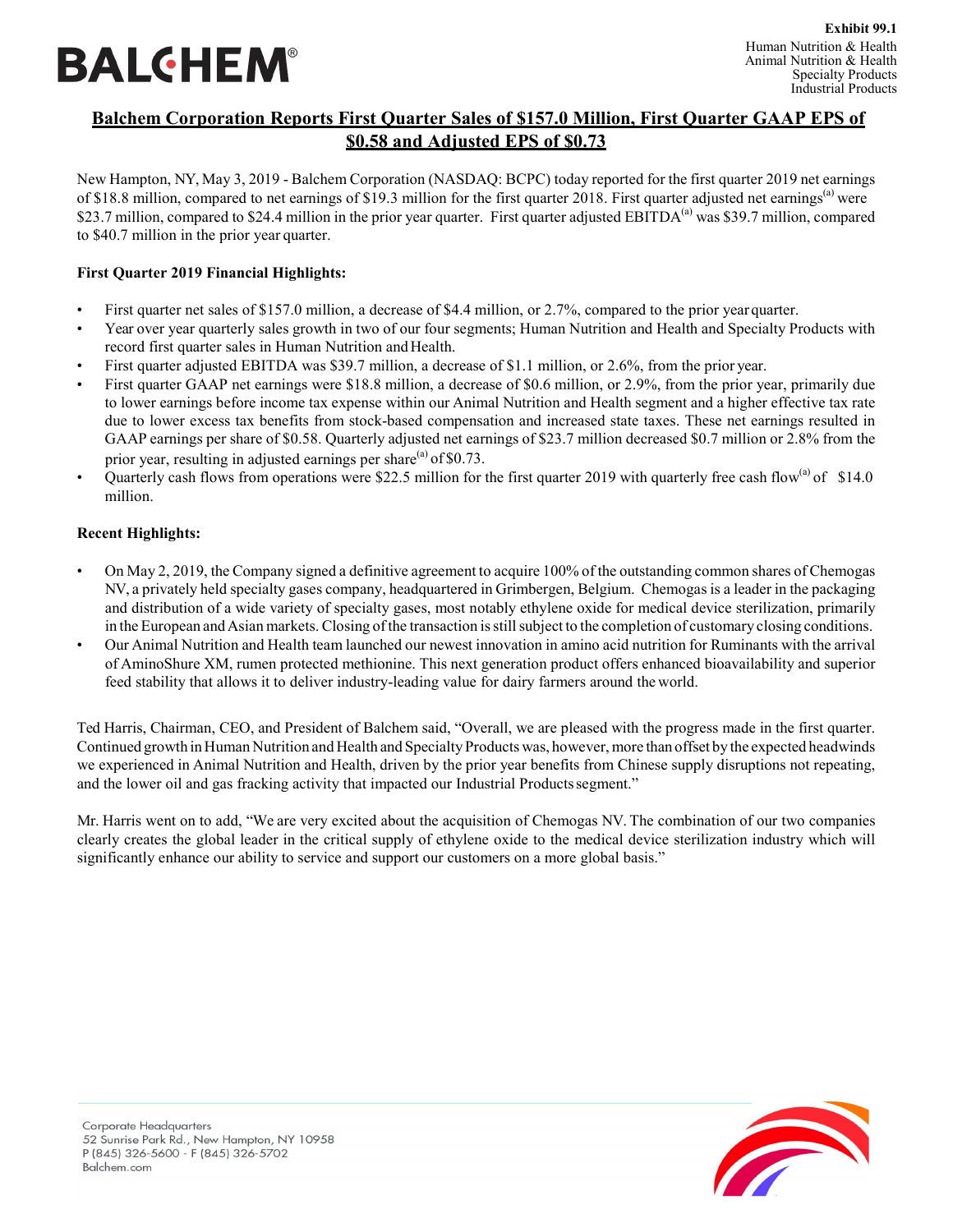#### **Results for Period Ended March 31, 2019 (unaudited)**

*(Dollars in thousands, except per share data)*

|                                                                                          | <b>Three Months Ended</b><br>March 31, |         |                           |         |
|------------------------------------------------------------------------------------------|----------------------------------------|---------|---------------------------|---------|
|                                                                                          |                                        | 2019    |                           | 2018    |
| Net sales                                                                                | $\mathbf{\$}$                          | 157,029 | $\boldsymbol{\mathsf{S}}$ | 161,410 |
| Gross margin                                                                             |                                        | 49,095  |                           | 51,459  |
| Operating expenses                                                                       |                                        | 22,615  |                           | 24,219  |
| Earnings from operations                                                                 |                                        | 26,480  |                           | 27,240  |
| Other expense                                                                            |                                        | 1,687   |                           | 2,063   |
| Earnings before income tax expense                                                       |                                        | 24,793  |                           | 25,177  |
| Income tax expense                                                                       |                                        | 6,010   |                           | 5,831   |
| Net earnings                                                                             | \$                                     | 18,783  | \$.                       | 19,346  |
|                                                                                          |                                        |         |                           |         |
| Diluted net earnings per common share                                                    | \$                                     | 0.58    | <sup>\$</sup>             | 0.60    |
|                                                                                          |                                        |         |                           |         |
| Adjusted EBITDA <sup>(a)</sup>                                                           | \$                                     | 39,680  | S                         | 40,740  |
| Adjusted net earnings <sup>(a)</sup>                                                     | \$                                     | 23,730  | <sup>S</sup>              | 24,418  |
| Adjusted net earnings per common share <sup>(a)</sup>                                    | \$                                     | 0.73    | <sup>S</sup>              | 0.76    |
|                                                                                          |                                        |         |                           |         |
| Shares used in the calculations of diluted and adjusted net earnings per<br>common share |                                        | 32,509  |                           | 32,327  |

<sup>(a)</sup> See "Non-GAAP Financial Information" for a reconciliation of GAAP and non-GAAP financial measures.

#### **Segment Financial Results for the First Quarter of 2019:**

The **Human Nutrition & Health** segment generated record first quarter sales of \$85.1 million, an increase of \$2.1 million or 2.5% compared to the prior year quarter. The increase was driven by higher sales within our ingredient solutions business into food and beverage markets, along with increased sales in our cereal systems business. Record quarterly earnings from operations for this segment of \$13.7 million increased \$0.8 million or 6.0% compared to \$12.9 million in the prior year quarter, primarily due to the aforementioned higher sales and lower amortization expense, partially offset by mix. Excluding the effect of non-cash expense associated with amortization of acquired intangible assets for first quarter of 2019 and 2018 of \$5.0 million and \$5.5 million, respectively, adjusted earnings from operations<sup>(a)</sup> for this segment were \$18.7 million, compared to \$18.4 million in the prior year quarter.

The **Animal Nutrition & Health** segment generated quarterly sales of \$43.4 million, a decrease of \$2.8 million or 6.0% compared to the prior year quarter. The decreased sales were primarily due to lower European monogastric species volumes, partially offset by higher global ruminant species volumes. First quarter earnings from operations for this segment of \$5.3 million were down from the prior year comparable quarter of \$7.5 million, primarily due to lower volumes and margins in the European monogastric business as a result of increased competitive activity. Excluding the effect of non-cash expense associated with amortization of acquired intangible assets for the first quarter of 2019 and 2018 of \$0.2 million and \$0.1 million, respectively, adjusted earnings from operations for this segment were \$5.4 million, compared to \$7.5 million in the prior yearquarter.

The **Specialty Products** segment generated first quarter sales of \$18.4 million, an increase of \$0.7 million or 3.9% compared to the prior year quarter, primarily due to higher sales of ethylene oxide for the medical device sterilization market. Record first quarter earnings from operations for this segment were \$6.7 million, versus \$5.0 million in the prior year comparable quarter, an increase of \$1.7 million or 33.0%, primarily due to the aforementioned higher sales and improved mix. Excluding the effect of non-cash expense associated with amortization of acquired intangible assets for the first quarter of 2019 and 2018 of \$0.7 million and \$0.7 million, respectively, adjusted earnings from operations for this segment were \$7.4 million, compared to \$5.8 million in the prior year quarter.

The **Industrial Products** segment sales of \$10.1 million decreased \$4.4 million or 30.2% from the prior year comparable quarter, primarily due to reduced sales volumes of choline and choline derivatives used in shale fracking applications. Earnings from operations for the Industrial Products segment were \$1.6 million, a decrease of \$0.8 million or 34.0% compared with the prior year comparable quarter, primarily due to the aforementioned lower sales volumes.

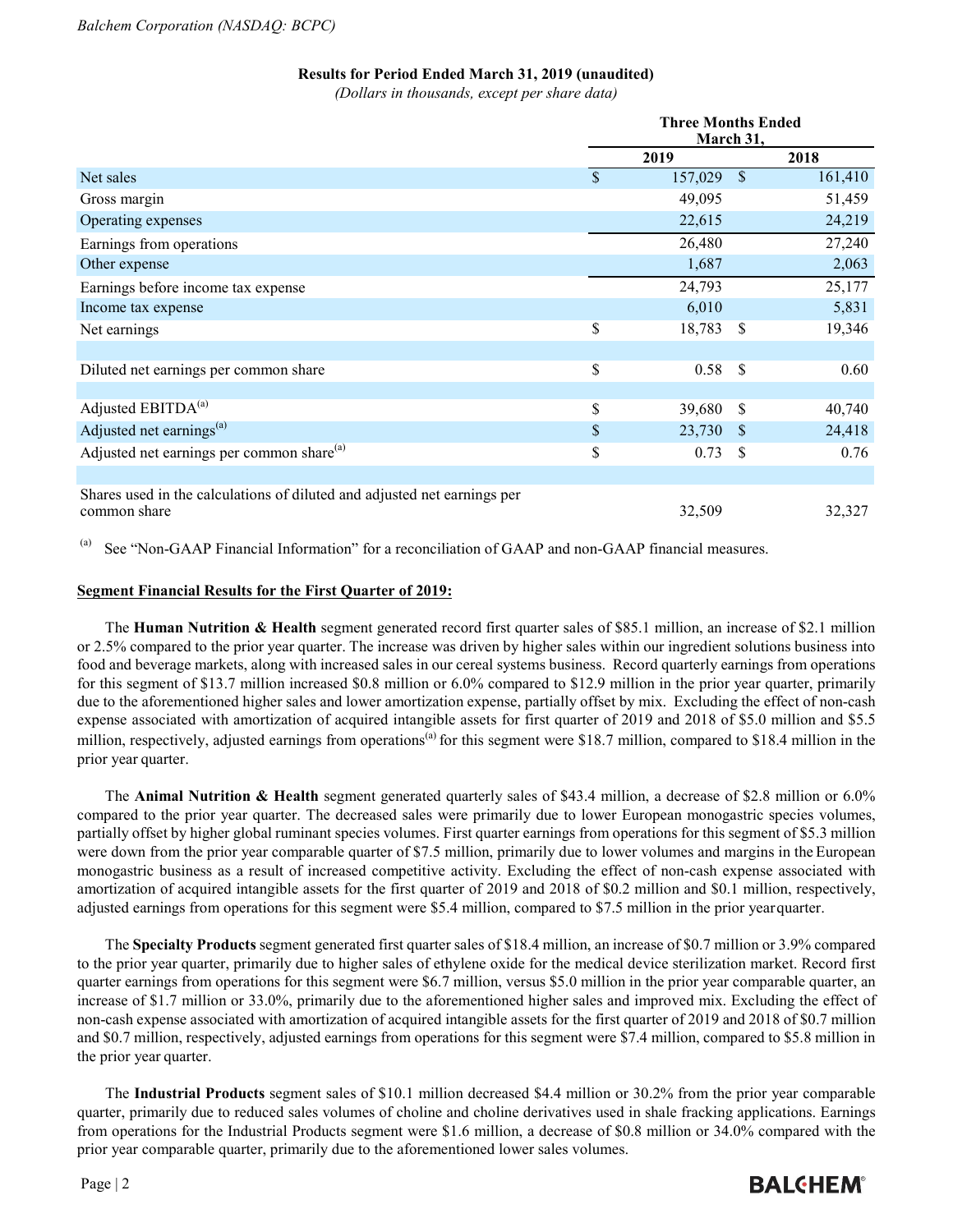Consolidated gross margin for the quarter ended March 31, 2019 of \$49.1 million decreased by \$2.4 million or 4.6%, compared to \$51.5 million for the prior year comparable period. Gross margin as a percentage of sales was 31.3% as compared to 31.9% in the prior year period. The decrease was primarily due to mix and the increased competitive activity in the European monogastric market. Operating expenses of \$22.6 million for the quarter were down \$1.6 million from the prior year comparable quarter, primarily due to a decrease in certain compensation-related expenses. Excluding non-cash operating expense associated with amortization of intangible assets of \$5.1 million, operating expenses were \$17.5 million, or 11.1% ofsales.

Interest expense was \$1.6 million in the first quarter of 2019. Our effective tax rates for the three months ended March 31, 2019 and 2018 were 24.2% and 23.2%, respectively. The increase in the effective tax rate from the prior year is primarily due to lower excess tax benefits from stock-based compensation and higher state taxes.

For the quarter ended March 31, 2019, cash flows provided by operating activities were \$22.5 million, and quarterly free cash flow was \$14.0 million. The \$157.9 million of net working capital on March 31, 2019 included a cash balance of \$39.0 million, which reflects revolving loan payments of \$16.0 million, dividend payments of \$15.1 million, and capital expenditures of \$8.5 million in the first quarter of 2019. The Company continues to invest in projects across all facilities to improve capabilities and operating efficiencies.

Ted Harris, Chairman, CEO and President of Balchem said, "Our first quarter earnings once again highlight the strength of our business model, particularly in light of the specific headwinds we faced in the quarter. We delivered sales growth in two of our four reporting segments, and when adjusting for the prior year benefit from the Chinese supply disruptions, the underlying Animal Nutrition and Health segment grew nicely. We remain cautious regarding the Industrial Products segment, although we do expect fracking activity to pick up in the later part of the year."

Mr. Harris went on to add, "Moving forward, we will continue to drive our strategic growth initiatives, through both organic investments in new manufacturing capabilities and new product development, as well as value creating acquisitions."

#### **Quarterly Conference Call**

A quarterly conference call will be held on Friday, May 3, 2019, at 11:00 AM Eastern Time (ET) to review first quarter 2019 results. Ted Harris, Chairman of the Board, CEO and President and Martin Bengtsson, CFO will host the call. We invite you to listen to the conference by calling toll-free 1-877-407-8289 (local dial-in 1-201-689-8341), five minutes prior to the scheduled start time of the conference call. The conference call will be available for replay two hours after the conclusion of the call through end of day Friday, May 17, 2019. To access the replay of the conference call, dial 1-877-660-6853 (local dial-in 1-201-612-7415), and use conference ID #13690170.

#### **Segment Information**

Balchem Corporation reports four business segments: Human Nutrition & Health; Animal Nutrition & Health; Specialty Products; and Industrial Products. The Human Nutrition & Health segment delivers customized food and beverage ingredient systems, as well as key nutrients into a variety of applications across the food, supplement and pharmaceutical industries. The Animal Nutrition & Health segment manufactures and supplies products to numerous animal health markets. Through Specialty Products, Balchem provides specialty-packaged chemicals for use in healthcare and other industries, and also provides chelated minerals to the micronutrient agricultural market. The Industrial Products segment manufactures and supplies certain derivative products into industrial applications.

#### **Forward-Looking Statements**

This release contains forward-looking statements, which reflect Balchem's expectation or belief concerning future events that involve risks and uncertainties. Balchem can give no assurance that the expectations reflected in forward-looking statements will prove correct and various factors could cause results to differ materially from Balchem's expectations, including risks and factors identified in Balchem's annual report on Form 10-K for the year ended December 31, 2018. Forward-looking statements are qualified in their entirety by the above cautionary statement. Balchem assumes no duty to update its outlook or other forward-looking statements as of any future date.

Contact: Mary Ann Brush, Balchem Corporation (Telephone: 845-326-5600)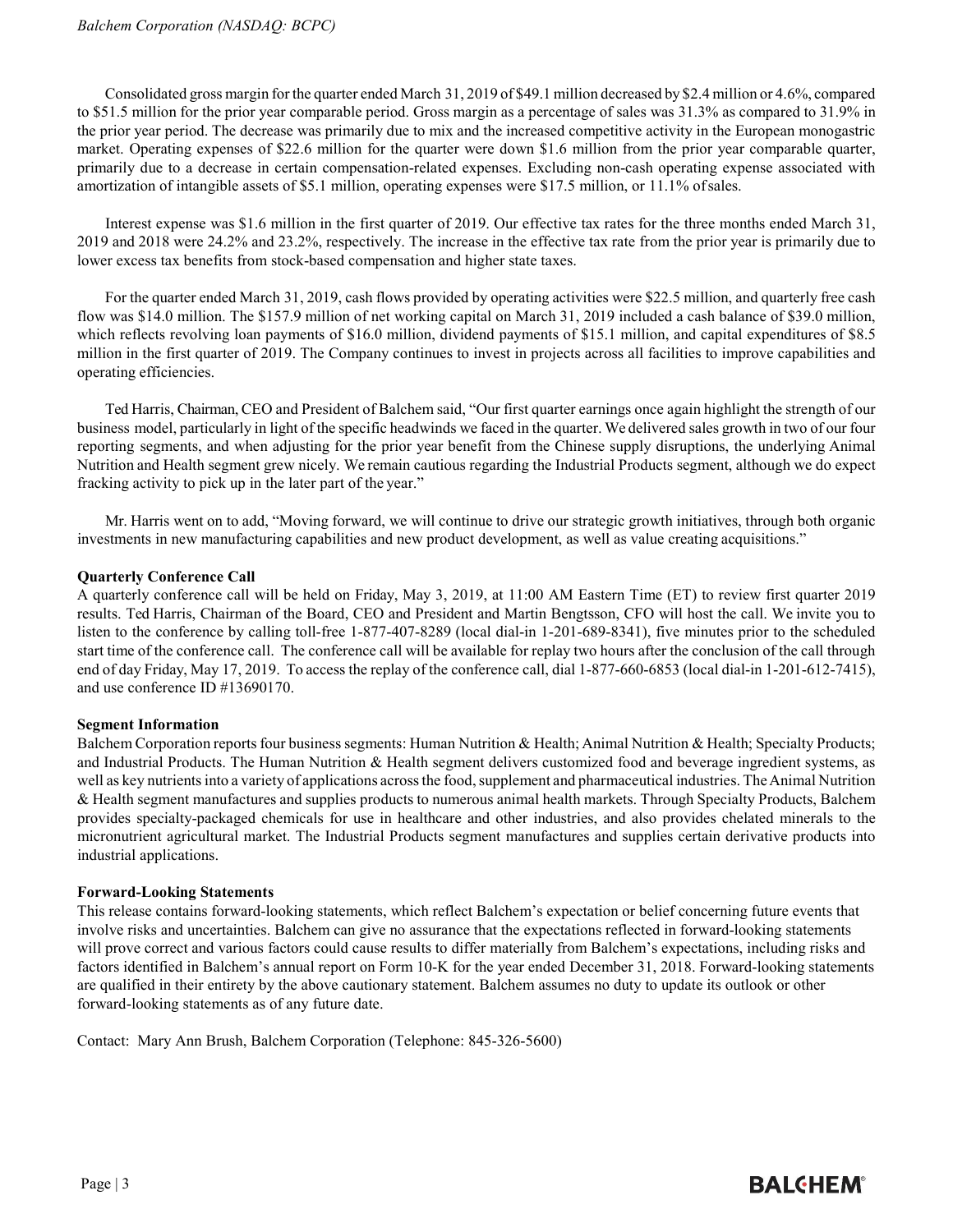# **Selected Financial Data (unaudited) (\$ in 000's)**

| <b>Business Segment Net Sales</b>                    |   | <b>Three Months Ended</b><br>March 31, |    |         |  |  |
|------------------------------------------------------|---|----------------------------------------|----|---------|--|--|
|                                                      |   | 2019                                   |    | 2018    |  |  |
| Human Nutrition & Health                             | S | 85,149                                 | -S | 83,063  |  |  |
| Animal Nutrition & Health                            |   | 43,361                                 |    | 46,141  |  |  |
| <b>Specialty Products</b>                            |   | 18,424                                 |    | 17,740  |  |  |
| Industrial Products                                  |   | 10.095                                 |    | 14,466  |  |  |
| Total                                                |   | 157,029                                | -S | 161,410 |  |  |
| <b>Business Segment Earnings Before Income Taxes</b> |   | <b>Three Months Ended</b><br>March 31, |    |         |  |  |

|                                                                 | 2019 |             | 2018    |
|-----------------------------------------------------------------|------|-------------|---------|
| Human Nutrition & Health                                        | S    | $13,703$ \$ | 12,932  |
| Animal Nutrition & Health                                       |      | 5,256       | 7,484   |
| <b>Specialty Products</b>                                       |      | 6,697       | 5,034   |
| <b>Industrial Products</b>                                      |      | 1,637       | 2,479   |
| Transaction costs, integration costs and unallocated legal fees |      | (804)       | (689)   |
| Unallocated amortization expense                                |      | (9)         |         |
| Interest and other expense                                      |      | (1,687)     | (2,063) |
| Total                                                           |      | 24,793      | 25.177  |
|                                                                 |      |             |         |

| <b>Selected Balance Sheet Items</b>        | March 31,     |         |               | December 31, |  |
|--------------------------------------------|---------------|---------|---------------|--------------|--|
|                                            | 2019          |         |               | 2018         |  |
| Cash and Cash Equivalents                  | $\mathcal{S}$ | 39,004  | $\mathcal{S}$ | 54,268       |  |
| Accounts Receivable, net                   |               | 99,834  |               | 99,545       |  |
| Inventories                                |               | 66,764  |               | 67,187       |  |
| <b>Other Current Assets</b>                |               | 16,064  |               | 5,314        |  |
| <b>Total Current Assets</b>                |               | 221,666 |               | 226,314      |  |
|                                            |               |         |               |              |  |
| Property, Plant & Equipment, net           |               | 188,036 |               | 194,339      |  |
| Goodwill                                   |               | 446,453 |               | 447,995      |  |
| Intangible Assets with Finite Lives, net   |               | 100,088 |               | 105,985      |  |
| <b>Right of Use Assets</b>                 |               | 8,036   |               |              |  |
| Other Assets                               |               | 7,609   |               | 6,722        |  |
| <b>Total Assets</b>                        | \$            | 971,888 | $\mathbb{S}$  | 981,355      |  |
|                                            |               |         |               |              |  |
| <b>Current Liabilities</b>                 | \$            | 63,810  | \$            | 82,056       |  |
| Revolving Loan                             |               | 140,000 |               | 156,000      |  |
| Deferred Income Taxes                      |               | 44,311  |               | 44,309       |  |
| Long-Term Obligations                      |               | 13,258  |               | 7,372        |  |
| <b>Total Liabilities</b>                   |               | 261,379 |               | 289,737      |  |
|                                            |               |         |               |              |  |
| Stockholders' Equity                       |               | 710,509 |               | 691,618      |  |
|                                            |               |         |               |              |  |
| Total Liabilities and Stockholders' Equity | \$            | 971,888 | \$            | 981,355      |  |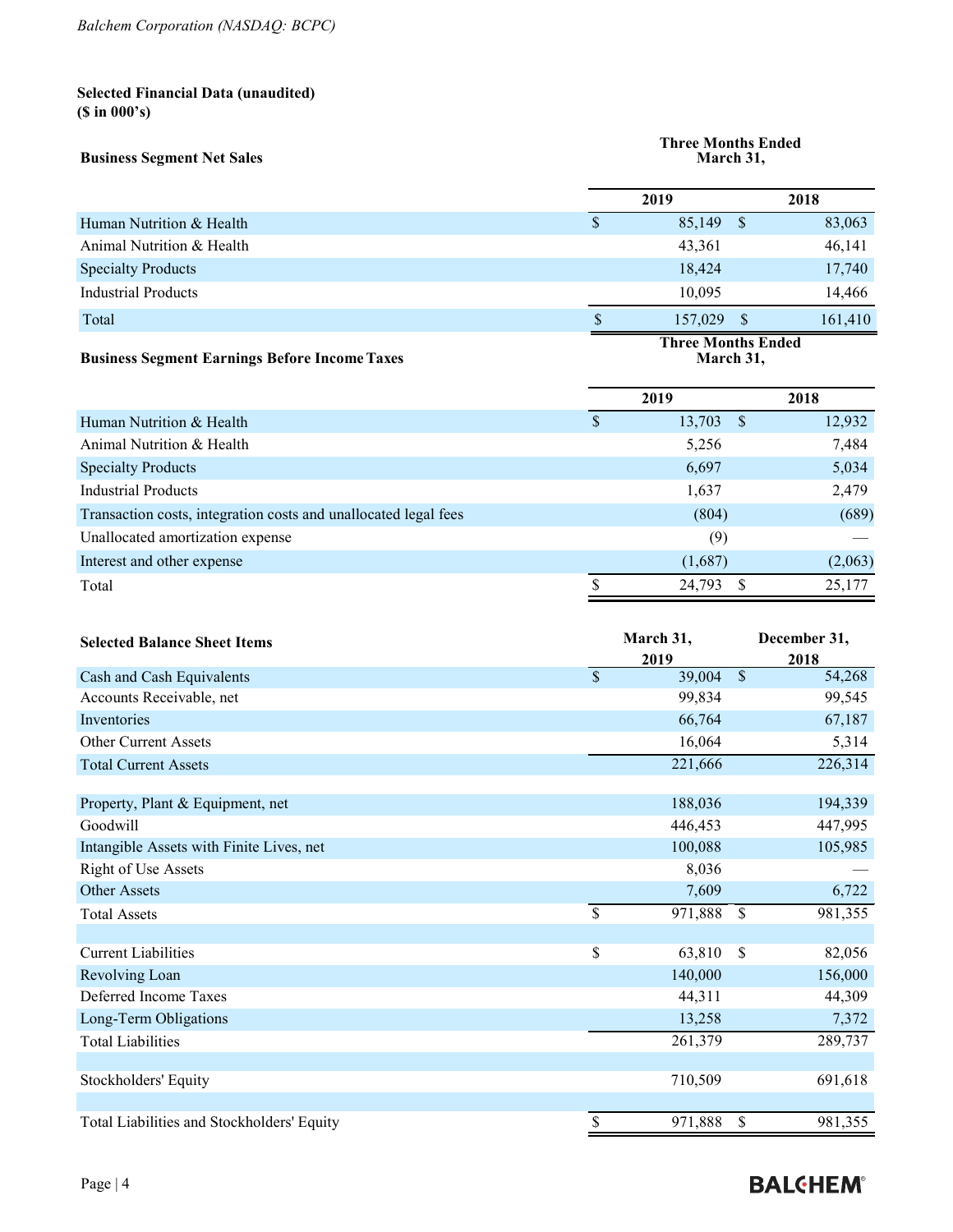#### **Balchem Corporation Condensed Consolidated Statements of Cash Flows** *(Dollars in thousands)* (unaudited)

|                                                                                        | <b>Three Months Ended</b><br>March 31, |                         |           |  |
|----------------------------------------------------------------------------------------|----------------------------------------|-------------------------|-----------|--|
|                                                                                        |                                        | 2019                    | 2018      |  |
| Cash flows from operating activities:                                                  |                                        |                         |           |  |
| Net earnings                                                                           | \$                                     | 18,783<br>-\$           | 19,346    |  |
| Adjustments to reconcile net earnings to net cash provided by operating<br>activities: |                                        |                         |           |  |
| Depreciation and amortization                                                          |                                        | 10,836                  | 11,127    |  |
| Stock compensation expense                                                             |                                        | 1,631                   | 1,793     |  |
| Other adjustments                                                                      |                                        | (2, 432)                | (1,078)   |  |
| Changes in assets and liabilities                                                      |                                        | (6, 335)                | (5,709)   |  |
| Net cash provided by operating activities                                              |                                        | 22,483                  | 25,479    |  |
|                                                                                        |                                        |                         |           |  |
| Cash flows from investing activities:                                                  |                                        |                         |           |  |
| Capital expenditures and intangible assets acquired                                    |                                        | (8,507)                 | (3,854)   |  |
| <b>Insurance Proceeds</b>                                                              |                                        | 2,727                   | 1,590     |  |
| Net cash used in investing activities                                                  |                                        | (5,780)                 | (2,264)   |  |
| <b>Cash flows from financing activities:</b>                                           |                                        |                         |           |  |
| Principal payments on long-term and revolving debt                                     |                                        | (16,000)                | (8,750)   |  |
| Proceeds from stock options exercised                                                  |                                        | 288                     | 1,261     |  |
| Dividends paid                                                                         |                                        | (15, 135)               | (13, 421) |  |
| Other                                                                                  |                                        | (727)                   | (786)     |  |
| Net cash used in financing activities                                                  |                                        | (31, 574)               | (21,696)  |  |
|                                                                                        |                                        |                         |           |  |
| Effect of exchange rate changes on cash                                                |                                        | (393)                   | 744       |  |
|                                                                                        |                                        |                         |           |  |
| (Decrease) increase in cash and cash equivalents                                       |                                        | (15,264)                | 2,263     |  |
|                                                                                        |                                        |                         |           |  |
| Cash and cash equivalents, beginning of period                                         |                                        | 54,268                  | 40,416    |  |
| Cash and cash equivalents, end of period                                               | \$                                     | 39,004<br><sup>\$</sup> | 42,679    |  |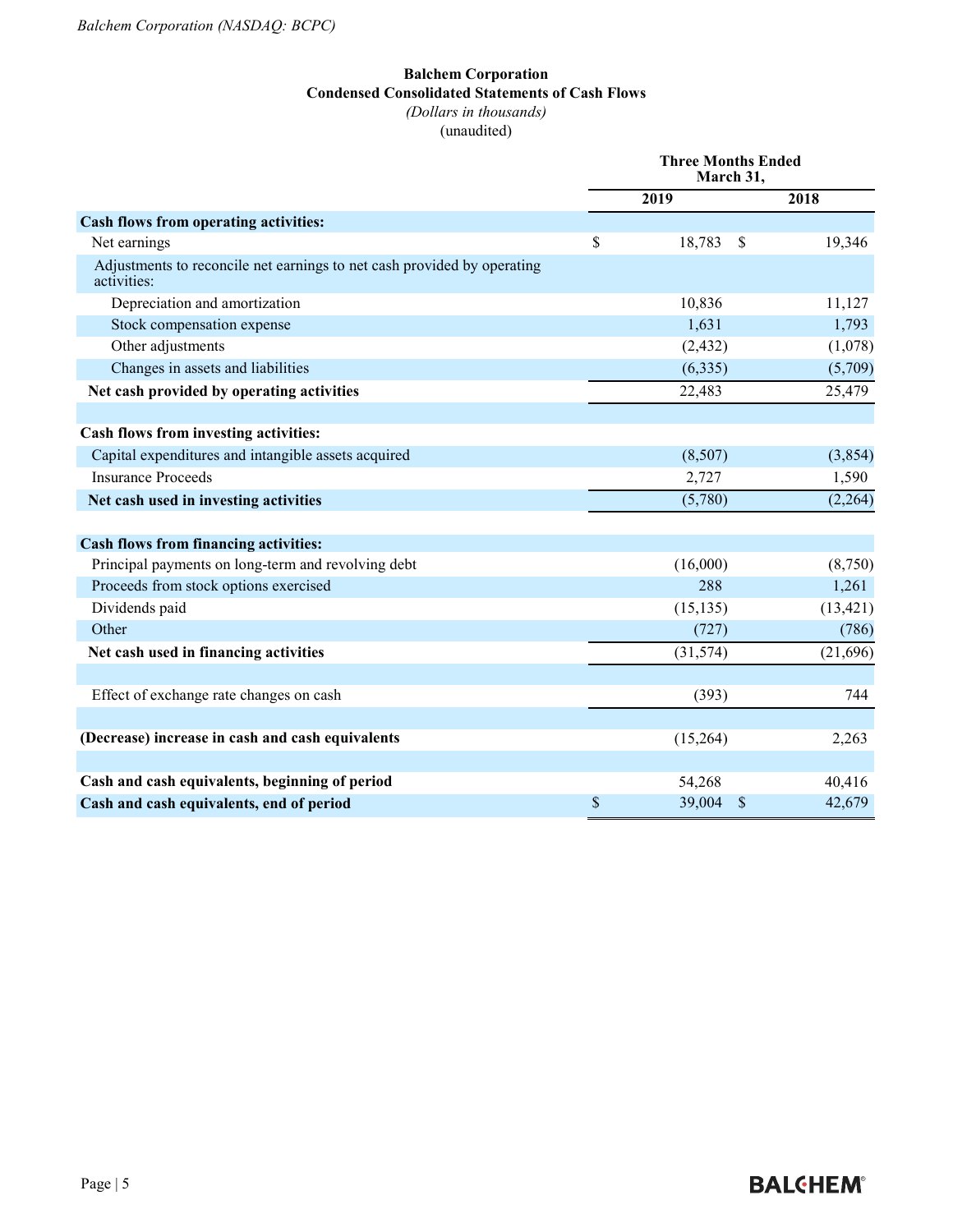### **Non-GAAP Financial Information**

In addition to disclosing financial results in accordance with United States (U.S.) generally accepted accounting principles (GAAP), this earnings release contains non-GAAP financial measures that we believe are helpful in understanding and comparing our past financial performance and our future results. The non-GAAP financial measures disclosed by the company exclude certain business combination accounting adjustments and certain other items related to acquisitions, certain unallocated equity compensation, and certain one-time or unusual transactions. These non-GAAP financial measuresshould not be considered a substitute for, orsuperior to, financial measures calculated in accordance with GAAP, and the financial results calculated in accordance with GAAP and reconciliations from these results should be carefully evaluated. Management believes that these non-GAAP measures provide useful information about the Company's core operating results and thus are appropriate to enhance the overall understanding of the Company's past financial performance and its prospects for the future. The non-GAAP financial measures in this press release include adjusted gross margin, adjusted earnings from operations, adjusted net earnings and the related adjusted per diluted share amounts, EBITDA, adjusted EBITDA, adjusted income tax expense, and free cash flow. EBITDA is defined as earnings before interest, other expense/income, taxes, depreciation and amortization. Adjusted EBITDA is defined as earnings before interest, other expense/income, taxes, depreciation, amortization, stock-based compensation, acquisition-related expenses, indemnification settlements, legal settlements, unallocated legal fees and the fair valuation of acquired inventory. Adjusted income tax expense is defined as income tax expense adjusted for the impact of ASU 2016-09. Free cash flow is defined as net cash provided by operating activities less capital expenditures.

Set forth below are reconciliations of the non-GAAP financial measures to the most directly comparable GAAP financial measures.

#### **Table 1**

#### **Reconciliation of Non-GAAP Measures toGAAP**

*(Dollars in thousands, except per share data)*  (unaudited)

|                                                                                | <b>Three Months Ended</b><br>March 31, |         |               |         |
|--------------------------------------------------------------------------------|----------------------------------------|---------|---------------|---------|
|                                                                                |                                        | 2019    | 2018          |         |
| Reconciliation of adjusted gross margin                                        |                                        |         |               |         |
| GAAP gross margin                                                              | \$                                     | 49,095  | $\mathcal{S}$ | 51,459  |
| Amortization of intangible assets <sup>(1)</sup>                               |                                        | 734     |               | 842     |
| Adjusted gross margin                                                          | \$                                     | 49,829  | <sup>\$</sup> | 52,301  |
|                                                                                |                                        |         |               |         |
| Reconciliation of adjusted earnings from operations                            |                                        |         |               |         |
| GAAP earnings from operations                                                  | \$                                     | 26,480  | $\mathbf{\$}$ | 27,240  |
| Amortization of intangible assets <sup>(1)</sup>                               |                                        | 5,842   |               | 6,282   |
| Transaction costs, integration costs and unallocated legal fees <sup>(2)</sup> |                                        | 804     |               | 689     |
| Adjusted earnings from operations                                              | \$                                     | 33,126  | <sup>\$</sup> | 34,211  |
|                                                                                |                                        |         |               |         |
| Reconciliation of adjusted net earnings                                        |                                        |         |               |         |
| GAAP net earnings                                                              | \$                                     | 18,783  | <sup>\$</sup> | 19,346  |
| Amortization of intangible assets <sup>(1)</sup>                               |                                        | 5,913   |               | 6,391   |
| Transaction costs, integration costs and unallocated legal fees <sup>(2)</sup> |                                        | 804     |               | 689     |
| Income tax adjustment <sup>(3)</sup>                                           |                                        | (1,770) |               | (2,008) |
| Adjusted net earnings                                                          | \$                                     | 23,730  | $\mathbb{S}$  | 24,418  |
|                                                                                |                                        |         |               |         |
| Adjusted net earnings per common share - diluted                               | \$                                     | 0.73    | <sup>\$</sup> | 0.76    |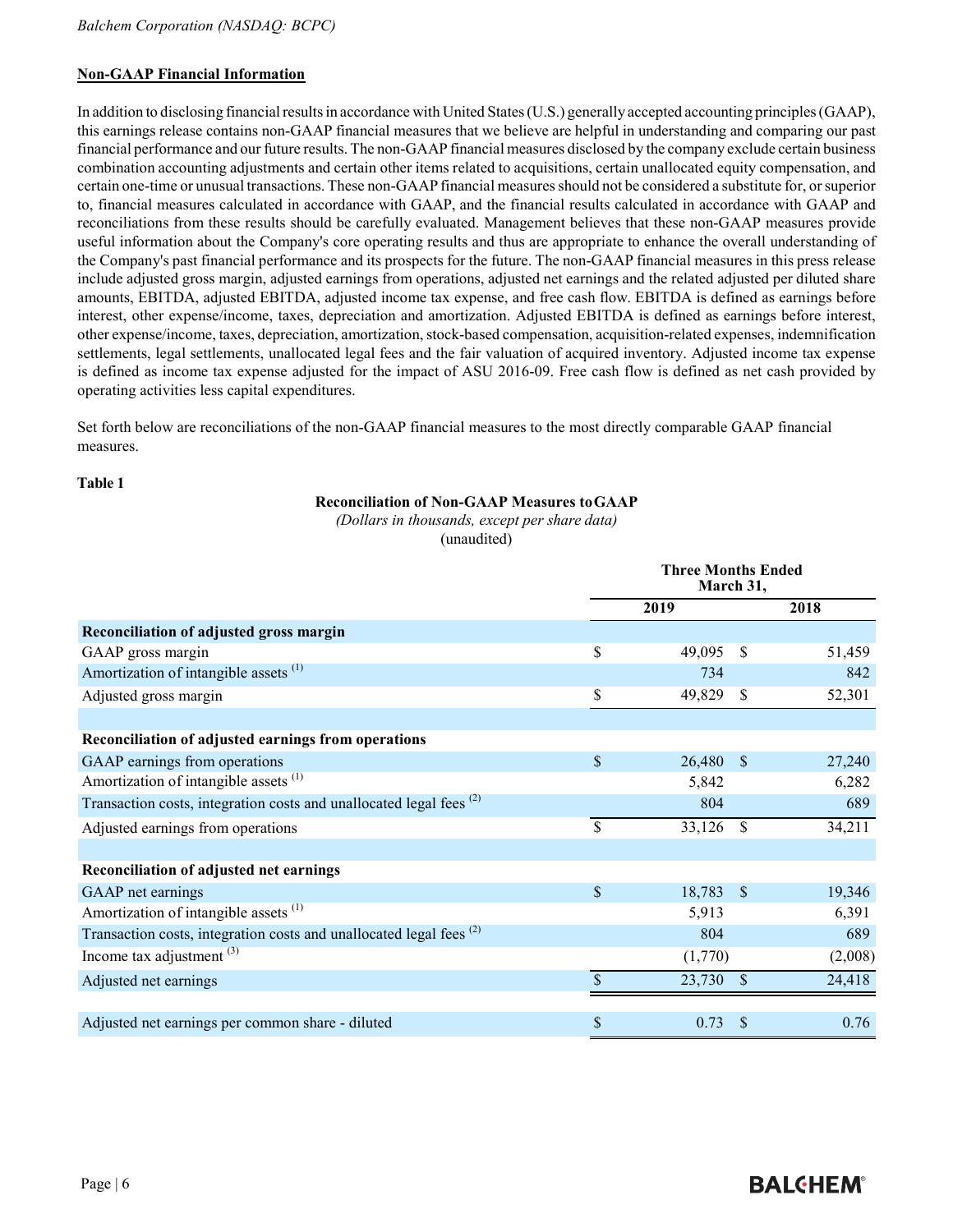<sup>(1)</sup> Amortization of intangible assets: Amortization of intangible assets consists of amortization of customer relationships, trademarks and trade names, developed technology, regulatory registration costs, patents and trade secrets, and other intangibles acquired primarily in connection with business combinations. We record expense relating to the amortization of these intangibles in our GAAP financial statements. Amortization expenses for our intangible assets are inconsistent in amount and are significantly impacted by the timing and valuation of an acquisition. Consequently, our non-GAAP adjustments exclude these expenses to facilitate an evaluation of our current operating performance and comparisons to our past operating performance.

 $^{(2)}$  Transaction costs, integration costs and unallocated legal fees: Transaction and integration costs related to acquisitions are expensed in our GAAP financial statements. Unallocated legal fees for transaction-related non-compete agreement disputes are expensed in our GAAP financial statements. Management excludes these items for the purposes of calculating Adjusted EBITDA and other non-GAAP financial measures. We believe that excluding these items from our non-GAAP financial measures is useful to investors because these are items associated with each transaction and are inconsistent in amount and frequency causing comparison of current and historical financial results to be difficult.

<sup>(3)</sup> Income tax adjustment: For purposes of calculating adjusted net earnings and adjusted diluted earnings per share, we adjust the provision for (benefit from) income taxes to tax effect the taxable and deductible non-GAAP adjustments described above as they have a significant impact on our income tax (benefit) provision. Additionally, the income tax adjustment is adjusted for the impact of adopting ASU 2016-09, "Improvements to Employee Share-Based Payment Accounting" and uses our non-GAAP effective rate applied to both our GAAP earnings before income tax expense and non-GAAP adjustments described above. See Table 3 for the calculation of our non-GAAP effective tax rate.

The following table sets forth a reconciliation of Net Income calculated using amounts determined in accordance with GAAP to EBITDA and to Adjusted EBITDA for the three months ended March 31, 2019 and 2018.

**Table 2** (unaudited)

|                                                                 | <b>Three Months Ended</b><br>March 31, |  |        |  |
|-----------------------------------------------------------------|----------------------------------------|--|--------|--|
|                                                                 | 2019                                   |  | 2018   |  |
| Net income - as reported                                        | 18,783 \$                              |  | 19,346 |  |
| Add back:                                                       |                                        |  |        |  |
| Provision for income taxes                                      | 6,010                                  |  | 5,831  |  |
| Other expense                                                   | 1,687                                  |  | 2,063  |  |
| Depreciation and amortization                                   | 10,765                                 |  | 11,018 |  |
| <b>EBITDA</b>                                                   | 37,245                                 |  | 38,258 |  |
| Add back certain items:                                         |                                        |  |        |  |
| Non-cash compensation expense related to equity awards          | 1,631                                  |  | 1,793  |  |
| Transaction costs, integration costs and unallocated legal fees | 804                                    |  | 689    |  |
| Adjusted EBITDA                                                 | \$<br>39,680                           |  | 40,740 |  |

The following table sets forth a reconciliation of our GAAP effective income tax rate to our non-GAAP effective income tax rate for the three months ended March 31, 2019 and 2018.

## **Table 3**

(unaudited)

|                                      |   | <b>Three Months Ended</b><br>March 31, |                              |  |       |                              |
|--------------------------------------|---|----------------------------------------|------------------------------|--|-------|------------------------------|
|                                      |   | 2019                                   | <b>Effective Tax</b><br>Rate |  | 2018  | <b>Effective Tax</b><br>Rate |
| <b>GAAP</b> Income Tax Expense       |   | 6.010                                  | 24.2%                        |  | 5,831 | 23.2%                        |
| Impact of ASU 2016-09 adoption $(4)$ |   | 111                                    |                              |  | 287   |                              |
| Adjusted Income Tax Expense          | Φ | 6.121                                  | 24.7%                        |  | 6.118 | 24.3%                        |